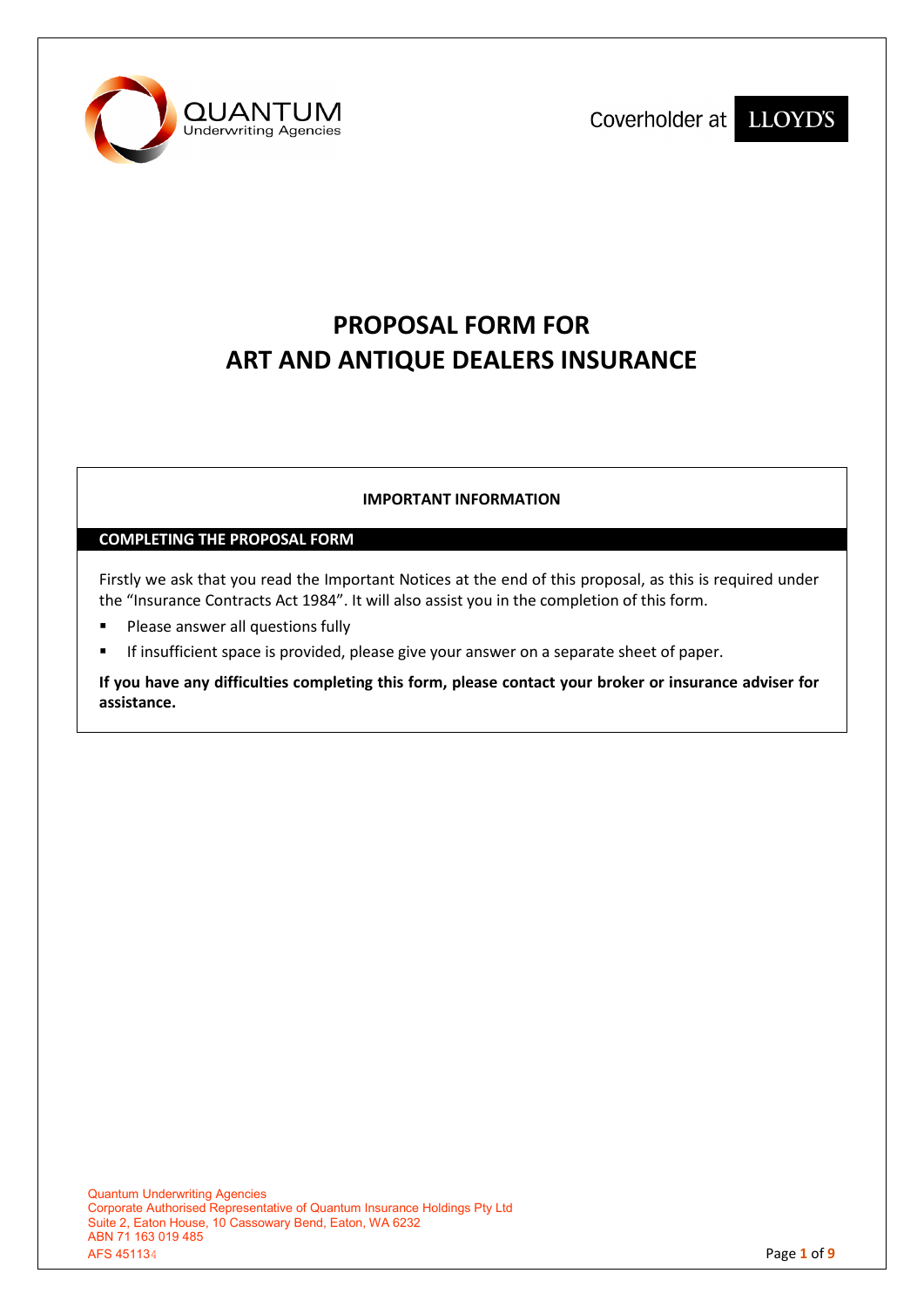



# **DETAILS OF THE PROPOSER**

| Name(s) of Proposer(s):                                       |  |  |
|---------------------------------------------------------------|--|--|
| Trading Name (if different):                                  |  |  |
| Address for Correspondence:                                   |  |  |
| Post Code:                                                    |  |  |
| Telephone Number:                                             |  |  |
| Mobile Number:                                                |  |  |
| Address of property to be insured (if<br>different to above): |  |  |
| Date from when insurance cover<br>required:                   |  |  |
| Main type of Art or Antiques traded:                          |  |  |
| How long have you carried on your business?                   |  |  |
| At this address:<br>Elsewhere:                                |  |  |

Are you a member of any Trade Association? The Manuson of Are you a member of any Trade Association? If yes, please give details:

Have you ever traded under a different name?  $Yes$  and  $\Box$  No  $\Box$ If yes, please give details:

| I |  |
|---|--|
|---|--|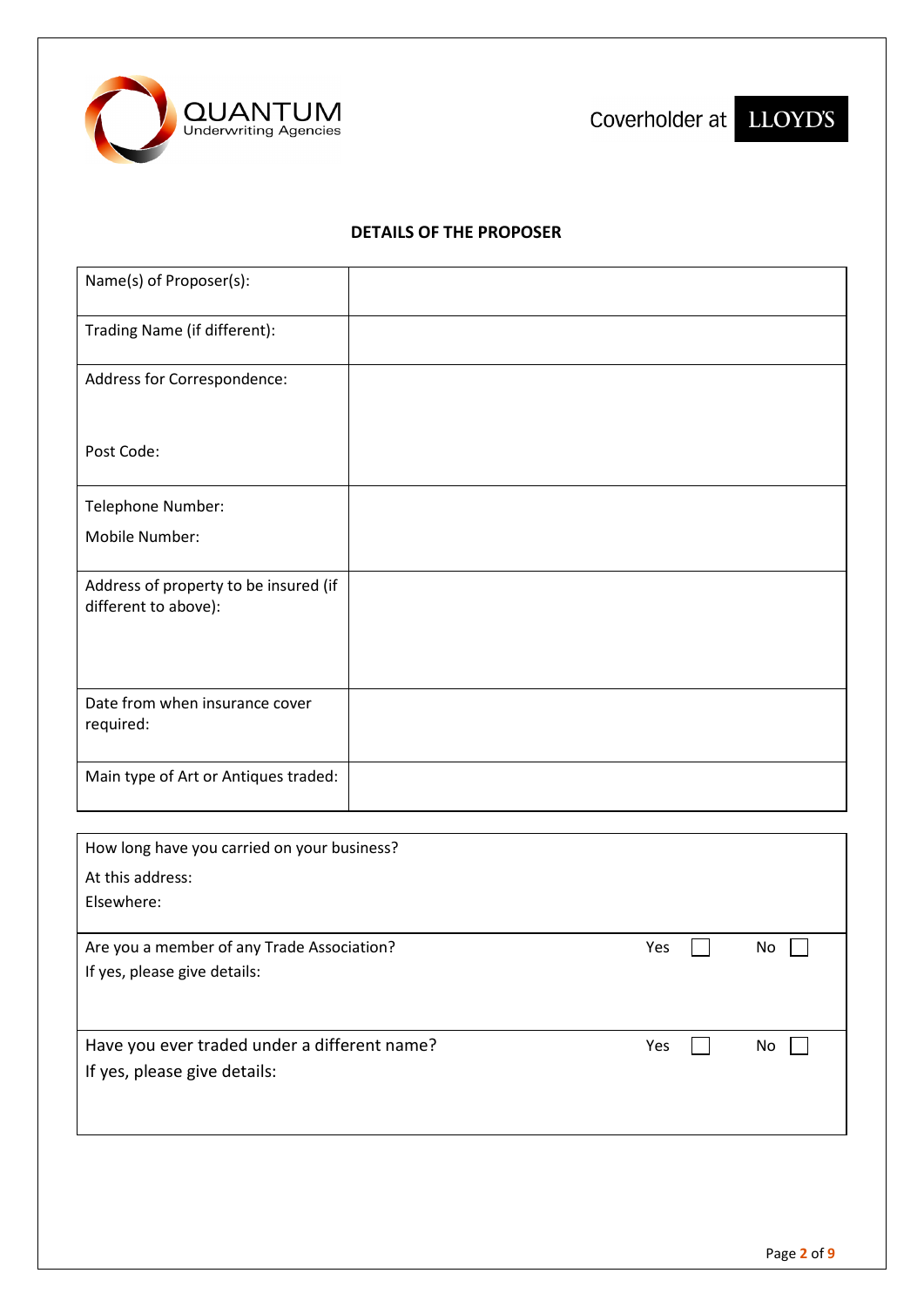

Coverholder at LLOYD'S



# **DETAILS OF SECURITY AND OPERATIONS**

| How many employees do you have?                                                                                                                                 |                                                                             |                                                                            |     |    |
|-----------------------------------------------------------------------------------------------------------------------------------------------------------------|-----------------------------------------------------------------------------|----------------------------------------------------------------------------|-----|----|
| What is the minimum number of Employees including Principals in the sales section of your premises at any<br>time during business hours, including lunch times? |                                                                             |                                                                            |     |    |
|                                                                                                                                                                 | Are the premises occupied at night?<br>If yes, please give details:         |                                                                            | Yes | No |
|                                                                                                                                                                 |                                                                             | Please provide details of protections in use for securing the following:   |     |    |
|                                                                                                                                                                 | <b>External Doors:</b>                                                      |                                                                            |     |    |
|                                                                                                                                                                 | Windows and skylights:                                                      |                                                                            |     |    |
|                                                                                                                                                                 |                                                                             | Display Windows (please also state type and thickness of glass):           |     |    |
|                                                                                                                                                                 |                                                                             |                                                                            |     |    |
|                                                                                                                                                                 | Do you have a Burglar Alarm System?                                         |                                                                            | Yes | No |
|                                                                                                                                                                 | If yes, please state:                                                       |                                                                            |     |    |
| 1.                                                                                                                                                              | Make/Installer:                                                             |                                                                            |     |    |
| 2.                                                                                                                                                              | Year of Installation:                                                       |                                                                            |     |    |
| 3.                                                                                                                                                              | Type of Alarm:                                                              | Local Alarm<br><b>Central Monitoring Station</b><br>Other (please specify) |     |    |
| 4.                                                                                                                                                              | Are Hold Up Buttons Installed?                                              |                                                                            | Yes | No |
| 5.                                                                                                                                                              |                                                                             | Does the alarm have line or signal security? (e.g. GSM / GPRS back-up)     | Yes | No |
| 6.                                                                                                                                                              | Areas Covered by Alarm:                                                     |                                                                            |     |    |
| 7.                                                                                                                                                              | Is the Alarm System maintained under Contract?<br>If Yes, by which company? |                                                                            | Yes | No |
|                                                                                                                                                                 |                                                                             | What is the maintenance period in the Contract (e.g. annual)               |     |    |
|                                                                                                                                                                 |                                                                             |                                                                            |     |    |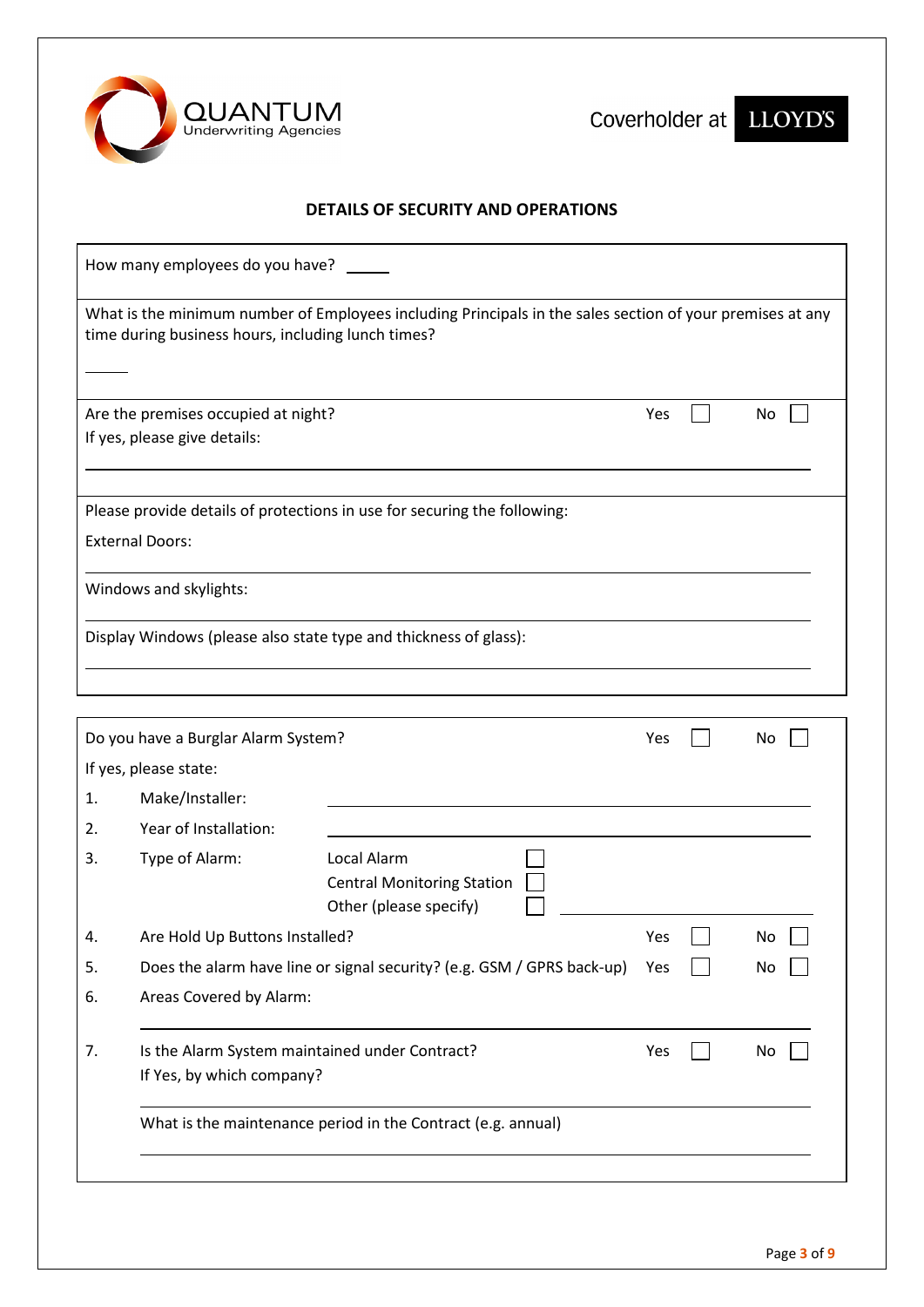

| Do you have a safe or a strongroom?<br>If yes, please state construction or specification:                                                                                                                                   | Yes | No |
|------------------------------------------------------------------------------------------------------------------------------------------------------------------------------------------------------------------------------|-----|----|
|                                                                                                                                                                                                                              |     |    |
| Do you have:                                                                                                                                                                                                                 |     |    |
| Fire Extinguishers?<br>1.                                                                                                                                                                                                    | Yes | No |
| Fire Alarms?<br>2.                                                                                                                                                                                                           | Yes | No |
| Smoke Detectors?<br>3.                                                                                                                                                                                                       | Yes | No |
| Sprinklers?<br>4.                                                                                                                                                                                                            | Yes | No |
| If installed, is the Fire Alarm monitored by a Central Station?                                                                                                                                                              | Yes | No |
| Are there any other fire or security protections?<br>If yes, please give details:                                                                                                                                            | Yes | No |
|                                                                                                                                                                                                                              |     |    |
| Do you keep complete stock and account books in respect of all<br>transactions including details of all goods in trust and/or on commission?                                                                                 | Yes | No |
| Do you have an annual stock-take?                                                                                                                                                                                            | Yes | No |
| Is it your practice to give receipts for goods left with you by non-trade<br>customers for repair, valuation, sale or any other purpose and to require<br>surrender of such receipts before goods are returned to customers? | Yes | No |
| Do you use approbation/consignment notes in respect of all entrustments<br>out?                                                                                                                                              | Yes | No |
|                                                                                                                                                                                                                              |     |    |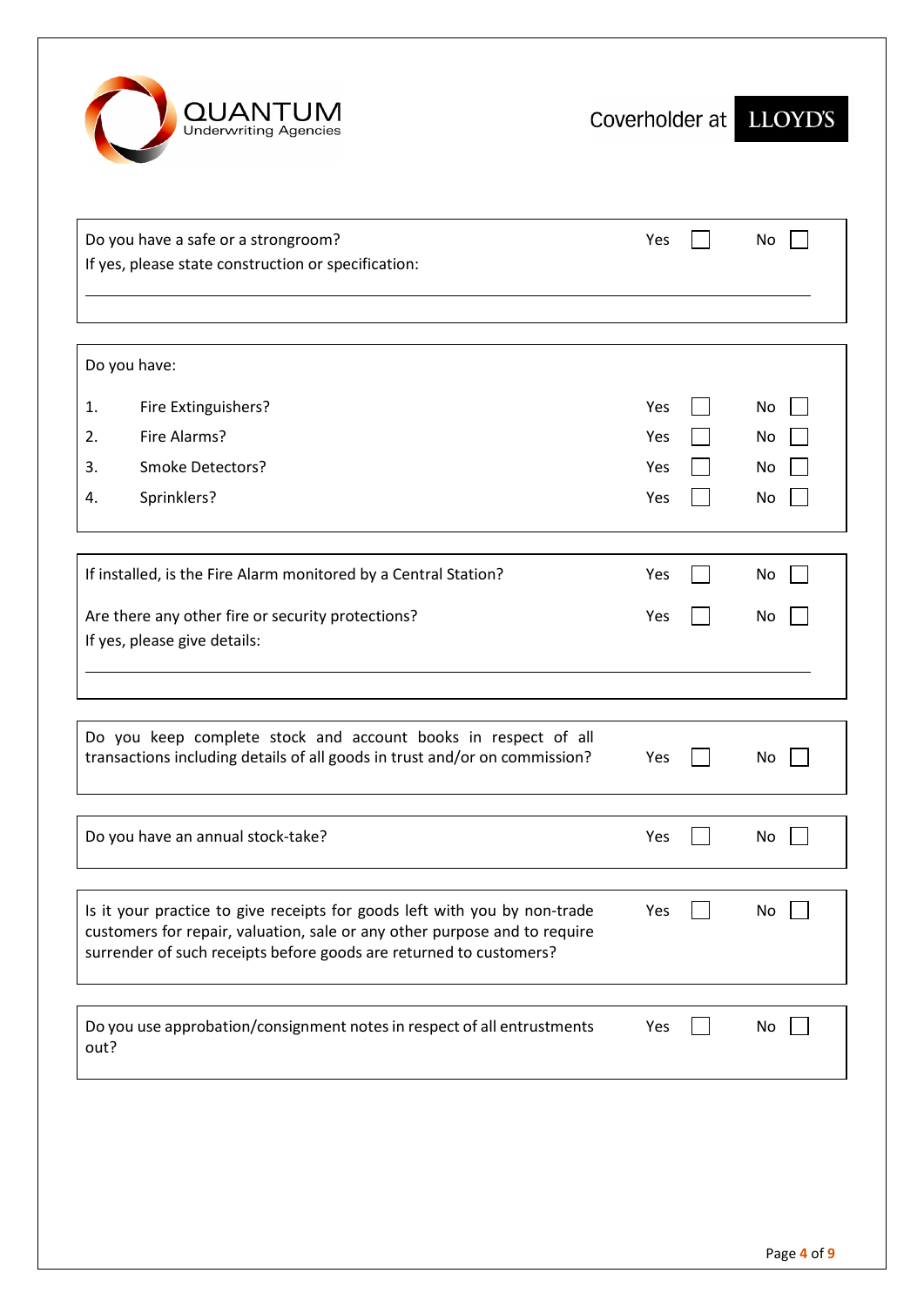

Coverholder at LLOYD'S

### **DETAILS OF INSURED PROPERTY**

# **When answering this section, please use the following basis of valuation:**

| Your own Stock:               | Cost Price plus 30% or Selling Price less 20% whichever is the<br>greater |
|-------------------------------|---------------------------------------------------------------------------|
| Entrustment Stock:            | Your liability to Third Parties plus 10%                                  |
| Items sold and not delivered: | <b>Selling Price</b>                                                      |

| 1. | Stock, Goods in Trust:                                                                                         |                                                                                                         | $\frac{1}{2}$                                                |
|----|----------------------------------------------------------------------------------------------------------------|---------------------------------------------------------------------------------------------------------|--------------------------------------------------------------|
| 2. | Trade and Office Contents, Fixtures and Fittings:                                                              |                                                                                                         |                                                              |
| 3. | Fine Arts forming part of a Private Collection:<br>Basis of Valuation: Agreed Value (Schedule to be Provided). |                                                                                                         |                                                              |
| 4. | Reference Library:                                                                                             |                                                                                                         | $\frac{1}{2}$                                                |
| 5. | Artworks in the open air at your Premises:                                                                     |                                                                                                         | $\frac{1}{2}$                                                |
| 6. | Unnamed Locations / Outward Entrustments:                                                                      |                                                                                                         | $\frac{1}{2}$                                                |
| 7. | Internal & External Glass & Signs:                                                                             |                                                                                                         | $\frac{1}{2}$                                                |
| 8. | Money on Premises:                                                                                             | In Safe:<br>Out of Safe During Business Hours:                                                          | $\frac{1}{2}$                                                |
| 9. | Money in Transit:                                                                                              |                                                                                                         | $\frac{1}{2}$                                                |
|    | 10. Public & Products Liability:                                                                               |                                                                                                         | $\frac{1}{2}$                                                |
|    | 11. Professional Indemnity:                                                                                    |                                                                                                         |                                                              |
|    | 12. Business Interruption:                                                                                     | Gross Income:<br>Additional Increased Cost of Working:<br><b>Accountants Fees:</b><br>Indemnity Period: | $\frac{1}{2}$<br>$\frac{1}{2}$                               |
|    | 13. Stock in Transit by:                                                                                       | <b>Professional Fine Art Carriers:</b><br>Personal Conveyance:<br><b>Courier Service:</b>               | $\frac{1}{2}$<br>$\frac{\xi}{\xi}$ , where $\frac{\xi}{\xi}$ |
|    | <b>Territorial Limit for Transits:</b>                                                                         |                                                                                                         |                                                              |
|    | Australia                                                                                                      |                                                                                                         |                                                              |
|    | Other (please specify)                                                                                         |                                                                                                         |                                                              |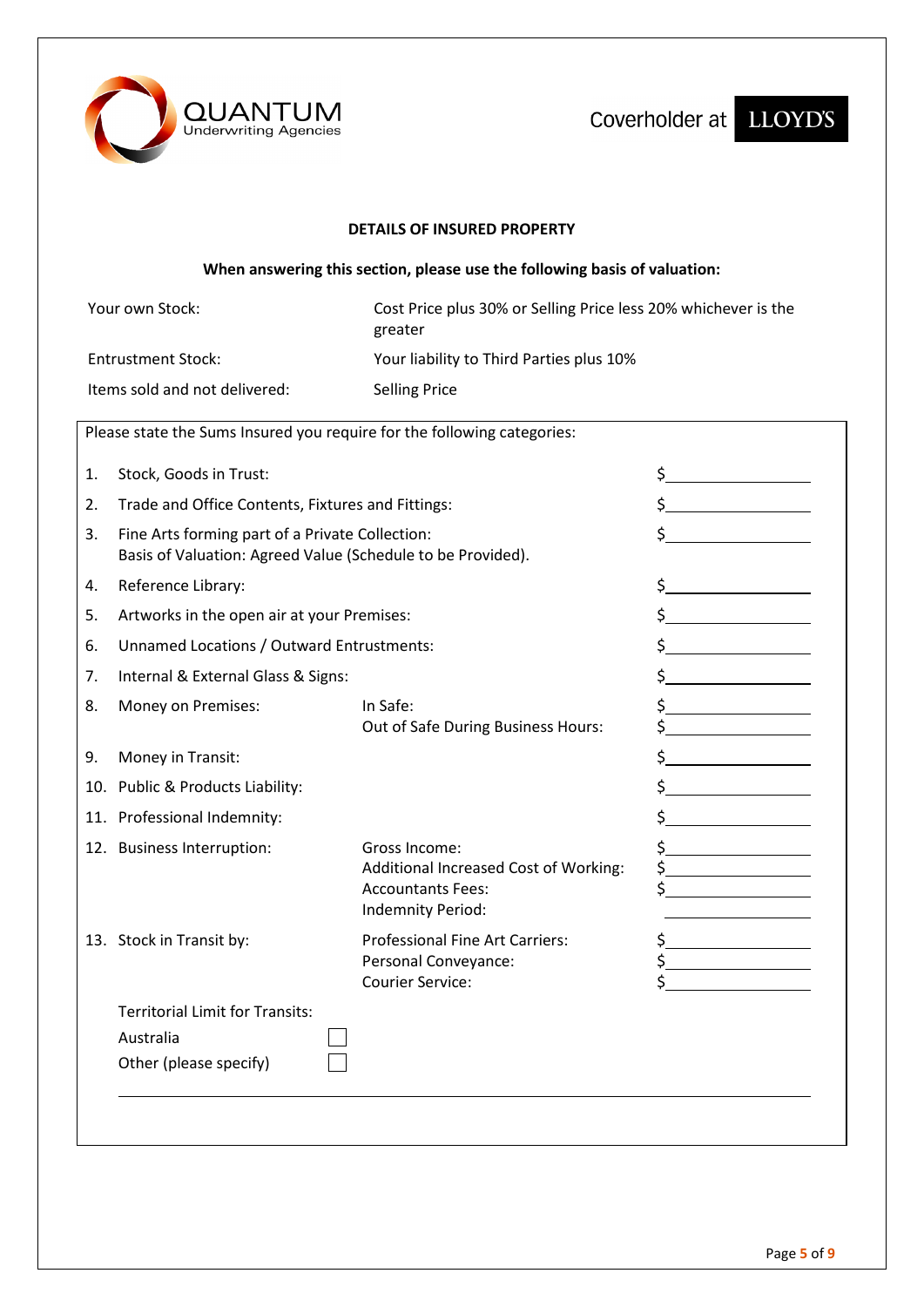

| Do you require cover for Trade Fairs and Exhibitions?<br>If yes, please state the estimated number of Fairs to be attended with<br>details of the locations and the maximum limit required at each: | Yes<br>No. |             |
|-----------------------------------------------------------------------------------------------------------------------------------------------------------------------------------------------------|------------|-------------|
| Fair                                                                                                                                                                                                | Dates      | Sum Insured |

If Transit Cover Required, please advise details of **annual** transit turnover (total value shipped) for:

| Domestic Professional Fine Art Carrier Shipments:        |  |
|----------------------------------------------------------|--|
| <b>Domestic Personal Conveyances</b>                     |  |
| <b>Domestic Courier Shipments</b>                        |  |
| <b>Overseas Professional Fine Art Carrier Shipments:</b> |  |
| <b>Overseas Personal Conveyances</b>                     |  |
| <b>Overseas Courier Shipments</b>                        |  |
|                                                          |  |

Please indicate the approximate proportion per category of the total value of your stock: 1. Pictures and the like, including frames and the like, including frames and the state of the state of  $\sim$  8 2. Non-fragile sculpture  $\sim$  % 3. Fragile sculpture % 4. Furniture 2014 - 2022 - 2022 - 2022 - 2022 - 2022 - 2022 - 2022 - 2023 - 2022 - 2023 - 2023 - 2023 - 2023 - 20 5. Silverware, plateware and precious metals % 6. Ceramics, glass and other brittle items **Source 2018** Service 2018 Manual 2018 Service 2018 Manual 2019 Manual 2019

- 7. Antiquarian books %
- 8. Antique clocks %
- 9. Carpets, Rugs and Tapestries **Solution Contract Contract Contract Contract Contract Contract Contract Contract Contract Contract Contract Contract Contract Contract Contract Contract Contract Contract Contract Contract**
- 10. Any other type of stock not listed above measured by the state of the state of the state of the state of the state of the state of the state of the state of the state of the state of the state of the state of the state (Please specify)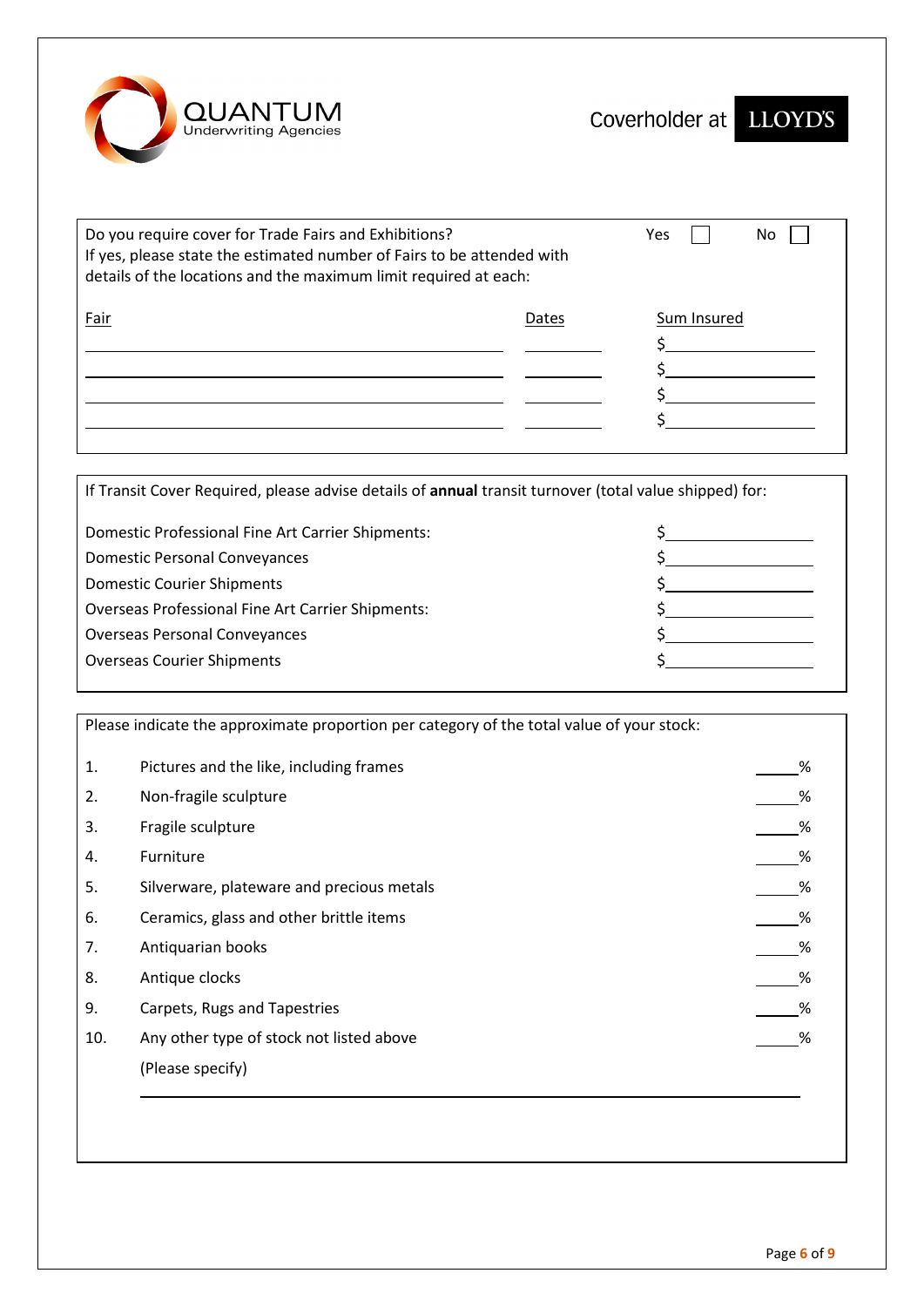

Coverholder at LLOYD'S

### **DETAILS OF INSURANCE HISTORY**

Please provide the name of your previous insurers and the expiry date of your current Insurance Policy (if applicable):

Please provide details of any losses sustained during the last five years, whether insurance was in force or not:

If Lloyd's or any other insurer have ever cancelled or refused to issue or continue any insurance for you, please provide details:

Please provide details of any other matters concerning the risk you wish to disclose:

| Please provide two references from the trade: |    |  |
|-----------------------------------------------|----|--|
|                                               | 2. |  |
|                                               |    |  |
|                                               |    |  |
|                                               |    |  |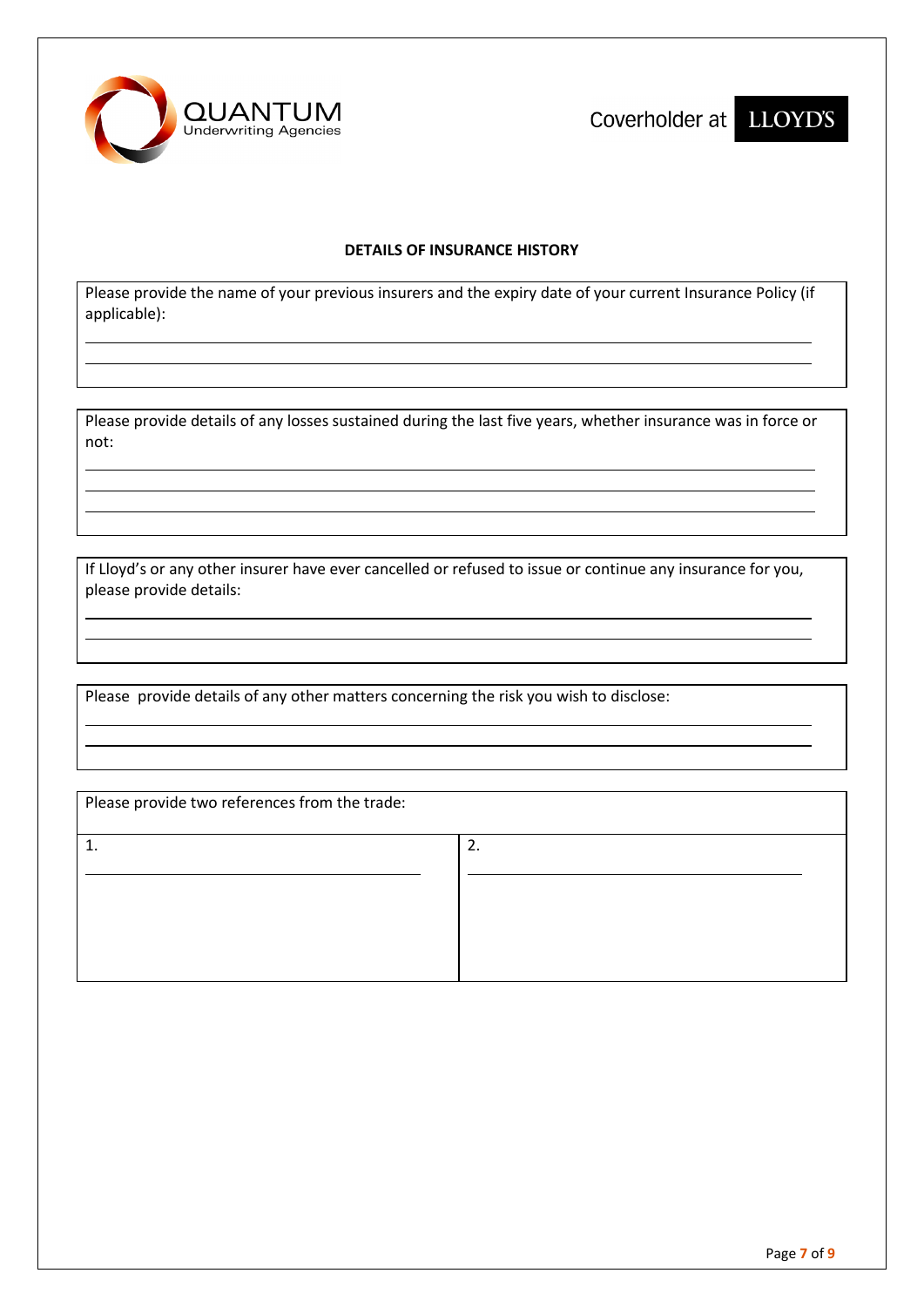

**Declaration**

**To the best of my knowledge and belief the information provided on this proposal, whether in my own hand or not, is true and I have not withheld any material facts. I understand that non-disclosure or misrepresentation of a material fact may entitle Underwriters to avoid this insurance.**

**I understand that signing of this proposal does not bind me to complete the insurance but agree that, should a contract of insurance be concluded, this proposal and the statements made herein shall form the basis of the contract.**

Signature of Proposer and Date Date